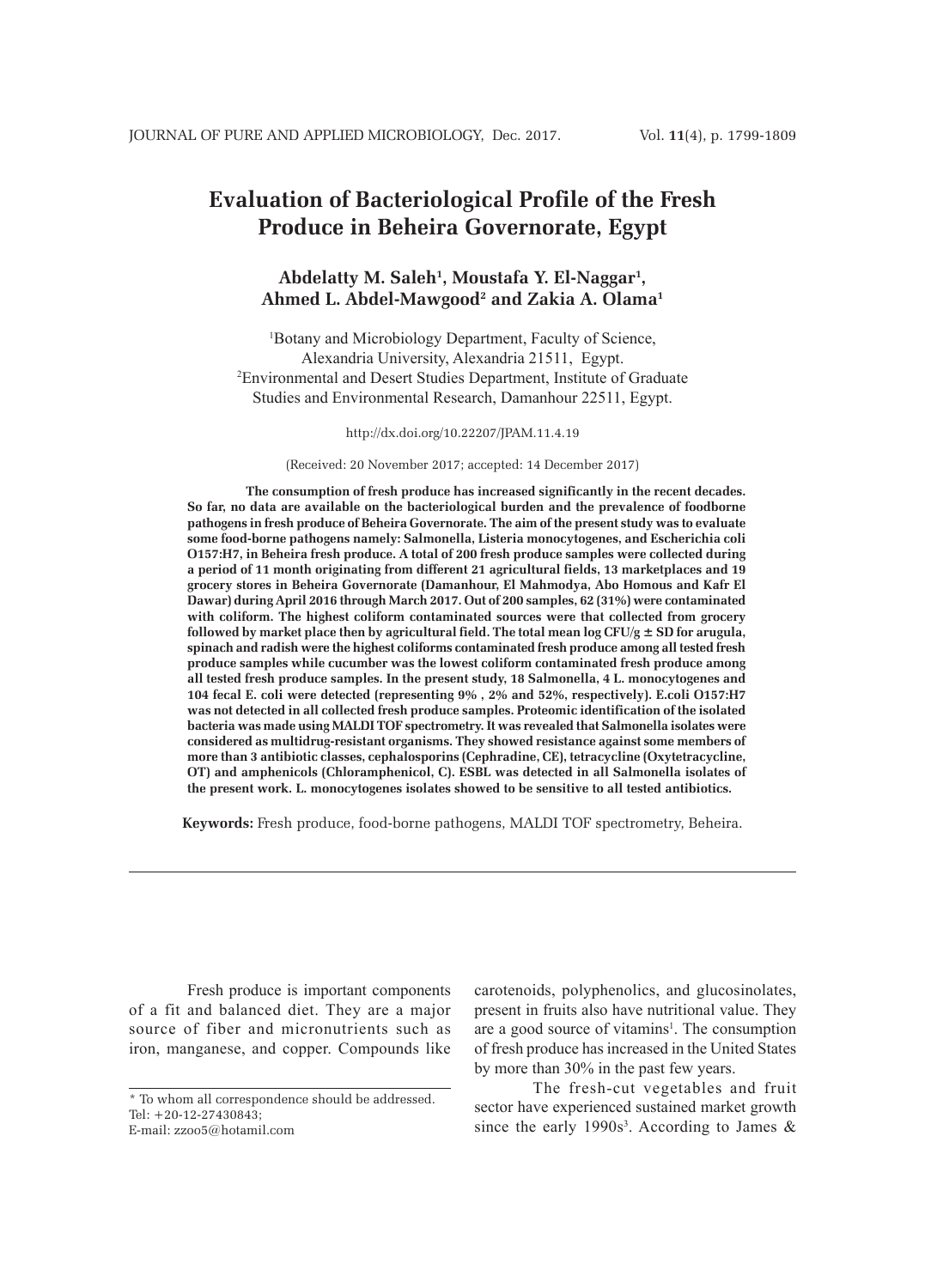Ngarmsak4 Salad vegetables are good sources of pathogenic microorganisms. Pathogenic bacteria can contaminate vegetables at any stage from planting to consumption. The use of untreated wastewater and water supplies contaminated with sewage used for irrigation, post-harvest handling, and preparation in unhygienic environments in food services and home settings are among the commonly reported sources of vegetable contamination<sup>5</sup>. In September 2006, there was an outbreak of food-borne illness caused by Escherichia coli found in uncooked spinach in 26 U.S. states<sup>6</sup>. Thirty-one person suffered from a type of kidney failure called hemolytic uremic syndrome after eating spinach contaminated with the *E.coli* O157:H7 in the United States<sup>7</sup>. The present study was aimed to investigate the contamination of Beheira Governorate fresh produce with foodborne pathogens, detect the occurrence of multidrug resistant and Shiga toxin-producing *E.coli* (STEC) and *E.coli* O157:H7 in fresh produce.

### **MATERIALS AND METHODS**

#### **Sample collection**

A total of 200 samples namely cucumber, green Pepper, lettuce, spinach, parsley, tomato, arugula, and radish were collected from the grocery, market-place, and agricultural fields in Beheira Governorate (Damanhour, El-Mahmodya, Abo Homous and Kafr El Dawar) (during April 2016 through March 2017). All samples were randomly collected in sterile plastic bags, labeled and transported for analysis Figure 1.

During collection, samples were picked randomly from different locations and immediately put into sterile zip-lock bags without washing and were transported to the microbiology laboratory using ice box [8]. The sample size was from 300 to 500 g for small vegetables while samples of head lettuce consisted of the entire head; all samples were kept at 4°C for microbial analyses within 24 hrs of samples collection<sup>9</sup>.

#### **Microbiological analyses**

### **Total coliform count using colony count technique**

Ten gram of fresh produce sample was weighed and transferred into sterile stomacher bag containing 90 ml of sterile 1% buffered peptone water. The sample was homogenized in

a stomacher followed by 1 ml was transferred to make two-fold dilutions. Then 1 ml was inoculated and evenly distributed over a dry surface of sterile violet red bile (VRB) agar by a bented glass rod. After sufficient spreading a cover layer (tempered promptly to about 45°C) of (VRB) agar was poured over all plates and incubated at 37°C for 24 hrs. Clearly visible purple colonies surrounded by a purple halo were counted. The results were calculated and recorded as total coliform count per  $gram<sup>10</sup>$ .

#### **Confirmatory test for coliforms**

Inoculate five colonies of each doubtful type into tubes of lactose bile brilliant green broth. Incubate the tubes in the incubator set at 30°C for  $(24 \pm 2)$  hrs. Consider colonies which show gas formation in the Durham tube, as coliforms<sup>11</sup>.

# **Detection of** *Salmonella* **spp***.*

Twenty-five gram of fresh produce sample was weighed, washed with tap water and homogenized in sterile stomacher bag containing 225 ml lactose broth, followed by incubation at 37° C for 24 hrs. One milliliter of lactose preenrichment broth was then transferred to 50 ml tetrathionate broth and incubated at 37°C. After 18 to 24 hrs bacterial cultures were streaked over xylose lysine deoxycholate agar and incubated for 24 hrs at 37°C. The red colonies with black center were then transferred into triple sugar iron agar slants and incubated for 24 hrs. at 37°C for further identification using biochemical analyses<sup>9</sup>.

### **Detection of** *L. monocytogenes*

Twenty-five gram of fresh produce sample was weighed, washed with tap water and homogenized in sterile stomacher bag containing 225 ml *Listeria* enrichment broth. Followed by incubation from 24 to 48 hrs at 30° C. *Listeria*  was isolated using *Listeria* selective agar (Oxford Formulation) and incubated for 24 hrs at 37°C. Typical colonies were further identified by using biochemical analyses<sup>9</sup>.

### **Microbiological Detection of** *E.coli* **O157:H7**  [12]

Twenty-five gram of fresh produce sample was weighed, washed and homogenized in sterile stomacher bag containing 225 ml of Tryptic Soy broth (TSB) supplemented with novobiocin, followed by incubation at 38°C for 12–16 hrs. After incubation, 0.1 ml was plated on Sorbitol MacConkey agar supplemented with cefixime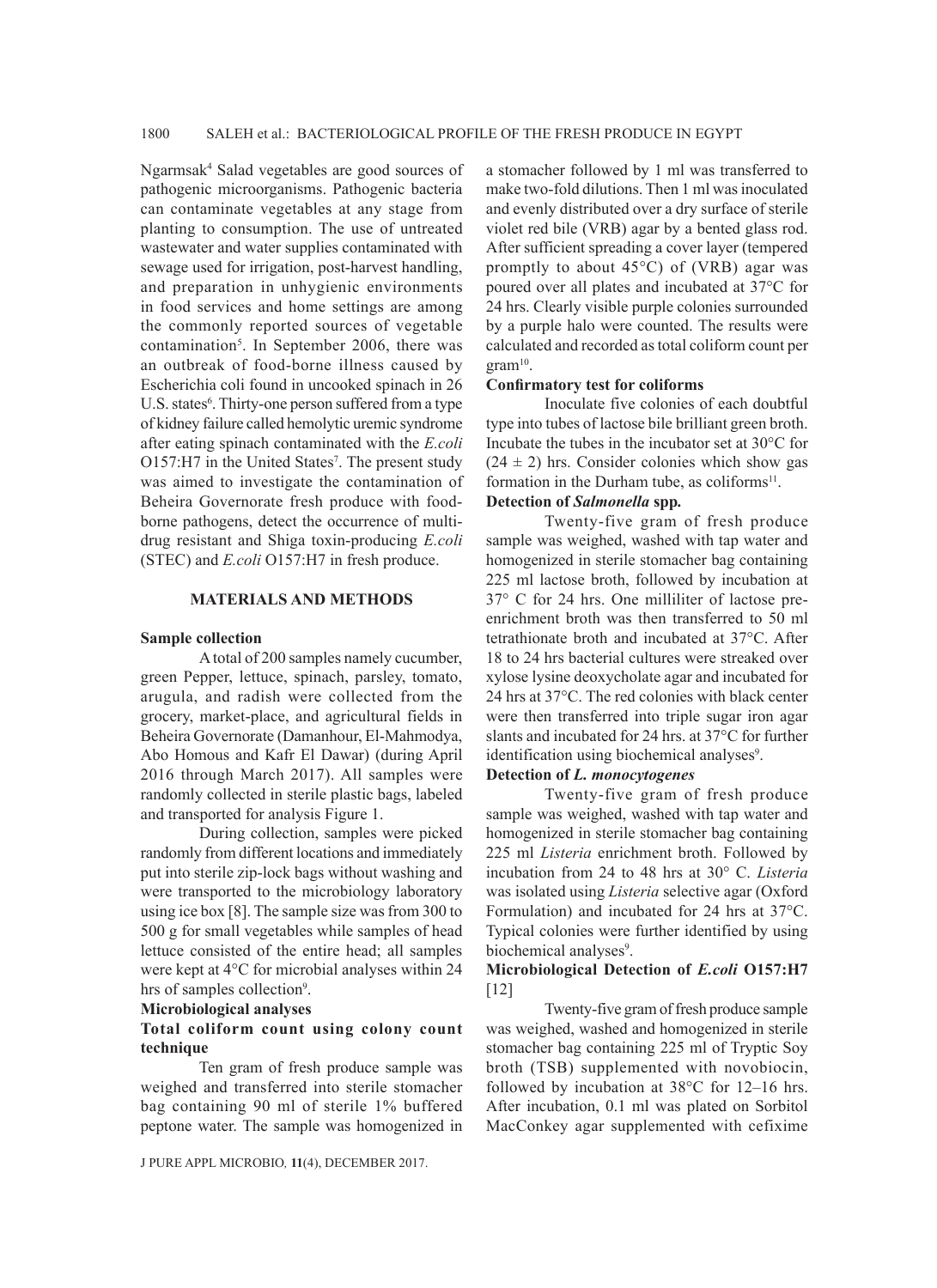and potassium tellurite (CT-SMAC). Plates were incubated at 38 °C for 18 hrs typical colonies are transparent and almost colorless with a pale yellowish-brown appearance and a diameter of approximately 1 mm.

### **Microbiological Detection of fecal** *E.coli*

Twenty-five gram of fresh produce sample was weighed, washed and homogenized in sterile stomacher bag containing 225 ml brain heart infusion (BHI) broth, followed by incubation from 3 hrs at 35°C. One milliliter of the pre-enrichment is then transferred to 225 ml of tryptone phosphate (TP) broth and incubated at 44 °C for 20 hrs. After incubation, 0.1 ml was streaked over eosinmethylene blue agar and incubated for 24 hrs at 37°C. Colonies that showed green metallic sheen on EMB media were considered as *E.coli*13 and was further identified by using biochemical analyses.

# **Proteomic identification of the isolated bacteria**

All the isolated bacterial strains were further identified by Proteome-based bacterial identification using matrix-assisted laser desorption ionization–time of flight mass spectrometry (MALDI-TOF MS)14.

### **Detection of multi-drug resistant food-borne pathogens**

### **Antimicrobial susceptibility testing**

Antimicrobial susceptibility testing and results interpretation were performed according to

the recommendation of the Clinical Laboratory and Standards Institute  $(CLSI)^{15}$ . The antibiotic  $(\mu g)$ disc) used in the present study were: Enrofloxacin (5 µg), Pefloxacin (5 µg), Amoxycillin (10 µg), Streptomycin (10 µg), Chloramphenicol (30 µg), Amoxycillin (30 µg), Oxytetracycline (30 µg), Cephradine (30 µg). The disc was firmly placed on the agar plates previously streaked with the test organisms with the aid of a sterile forceps and incubated at 37 °C for 18-24 hours. Susceptibility or resistance of the isolates to different antibiotics was indicated by the appearance or nonappearance of clear zones of inhibition, these were measured to the nearest millimeter using a calibrated ruler. **Double-disk synergy test (DDST)**

### Disks containing cephalosporins (cefotaxime or ceftriaxone, ceftazidime, cefepime) are applied next to a disk with clavulanic acid (amoxicillin-clavulanic acid or ticarcillinclavulanic acid). The positive result is indicated when the inhibition zones around any of the cephalosporin disks are augmented in the direction of the disk containing clavulanic acid. The distance between the disks is critical and 20 mm center-to-center has been found to be optimal for cephalosporin 30¼g disks<sup>16</sup>.

#### **Statistical Analysis**

Data analysis was done using the SPSS computer software version 19.0. Two-way and one

|                          | Total Coliform Count (Mean $log CFU/g \pm SD$ ) |                  |                          |                 |
|--------------------------|-------------------------------------------------|------------------|--------------------------|-----------------|
| <b>Produce Varieties</b> | Agricultural Field                              | Market           | Grocery                  | Total           |
| Parsley                  | $4.85 \pm 0.27$                                 | $5.06\pm0.25$    | $5.28 \pm 0.02$          | $5.04 \pm 0.27$ |
| Radish                   | $5.01 \pm 0.04$                                 | $5.11 \pm 0.11$  | $5.36 \pm 0.04$          | $5.15 \pm 0.15$ |
| Arugula                  | $5.15*$                                         | $5.13\pm0.15$    | $5.35\pm0.08$            | $5.19 \pm 0.15$ |
| Tomato                   | $\overline{\phantom{0}}$                        | $4.64\pm0.19$    | $4.89\pm0.01$            | $4.76\pm0.18$   |
| Green pepper             | $\overline{\phantom{a}}$                        | $\,$             | $\overline{\phantom{a}}$ |                 |
| Cucumber                 |                                                 | $4.63\pm0.44$    | $4.55\pm0.44$            | $4.59\pm0.40$   |
| Lettuce                  | $4.73\pm0.17$                                   | $5.11 \pm 0.13$  | $5.35\pm0.06$            | $5.07\pm0.26$   |
| Spinach                  | $\overline{\phantom{0}}$                        | $5.11 \pm 0.09$  | $5.19 \pm 0.06$          | $5.15 \pm 0.08$ |
| Total                    | $4.90\pm0.21x$                                  | $4.99 \pm 0.27x$ | $5.14\pm0.31x$           |                 |

Table 1. Levels of coliform contamination in the collected fresh produce

 $p-value$  > (0.05)

X indicates statistically highly significant differences between total counts of fresh produce from an agricultural area, marketplace grocery, and restaurant.

 -: This level combination of factors is not observed; thus, the corresponding population marginal mean is not estimable.

\*: No standard deviation because only one sample of arugula from agricultural field that has coliform count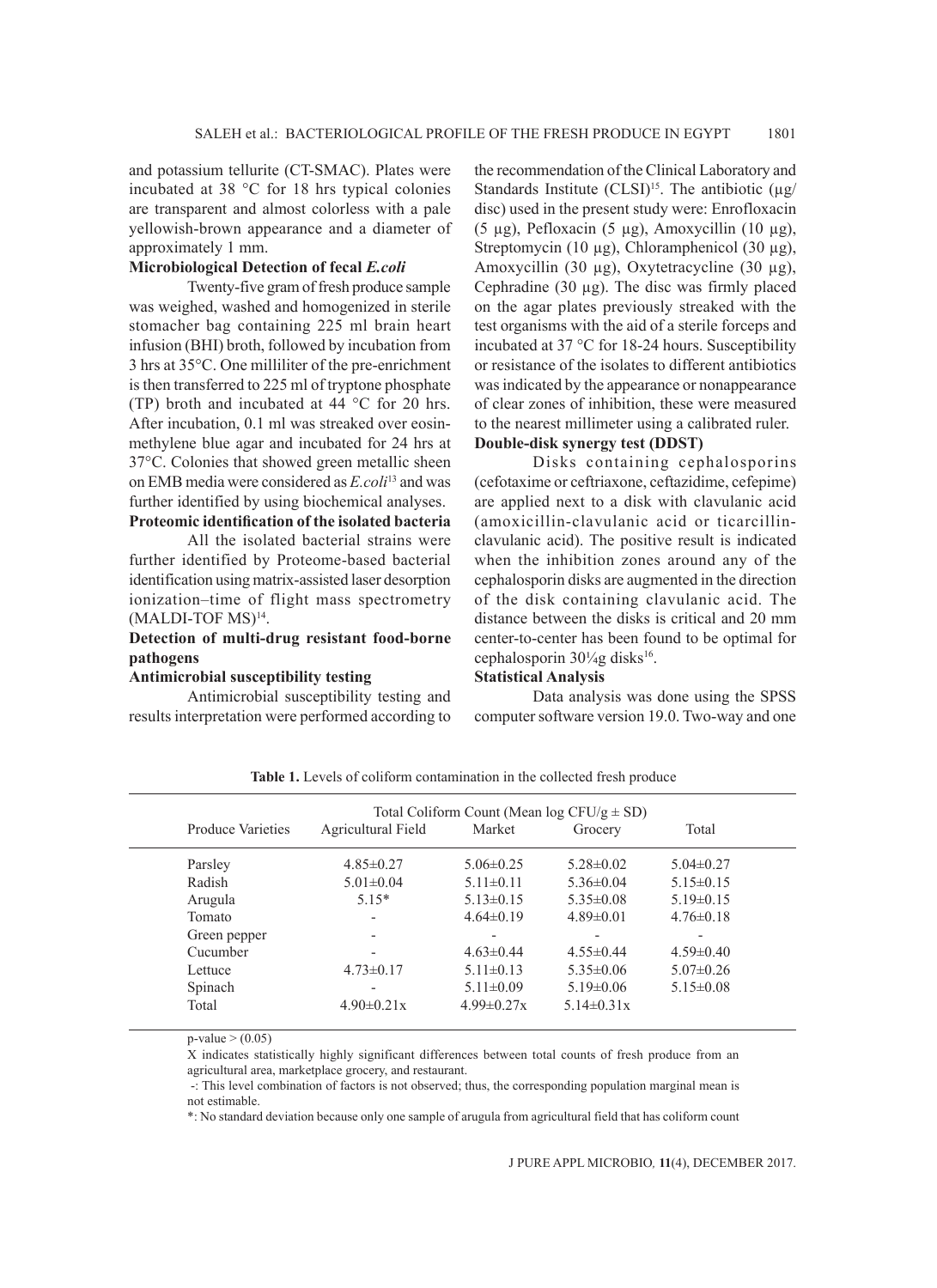way ANOVA was used to compare mean values among fresh produce samples. The criteria for statistical significance was based on a  $(p<0.05)$ .

# **RESULTS AND DISCUSSION**

In a trial to test the microbiological quality of collected produce; coliform bacteria were detected 62 out of 200 fresh produce samples that



Fig. 1. Distribution of the collected samples according to produce varieties and origin



Non-estimable means are not plotted

**Fig. 2.** Profile Plots resulted from two-way ANOVA showing the effect of fresh produce origin and produce varieties on mean log CFU/g, where p- value  $>$  (0.05)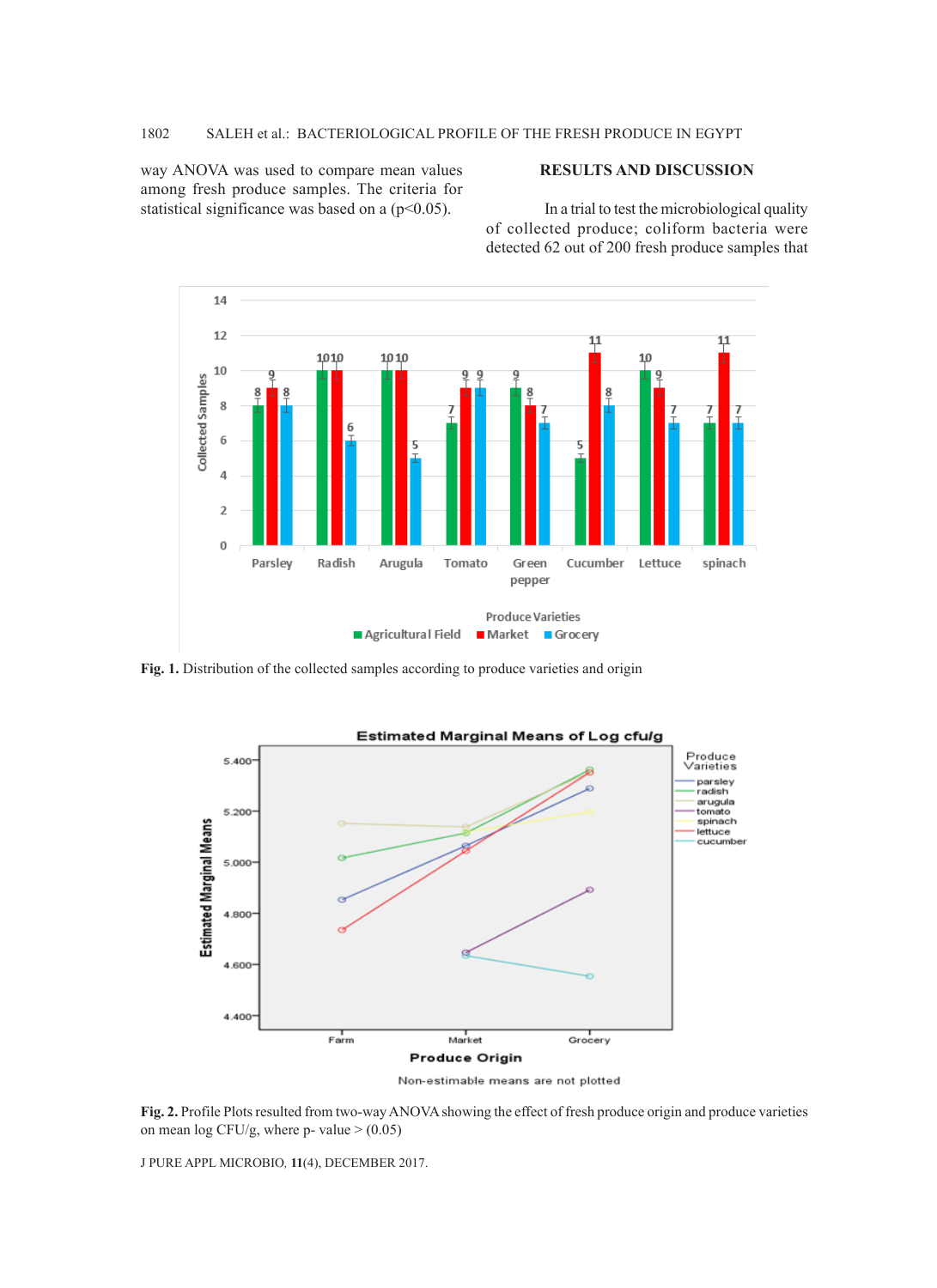represent 31% of all the samples. The total mean  $\log$  CFU/g  $\pm$  SD of fresh produce collected from the grocery are the highest coliform contaminated sources  $(5.14\pm0.30)$  followed by marketplace  $(4.99\pm0.27)$  then by agricultural field  $(4.90\pm0.21)$ 

**Table 2.** Incidence of *Salmonella* isolates in fresh produce under test according to produce origin

| Produce origin (No.)    | Positive Salmonella<br>isolates samples $\%$ , (No.) |  |  |
|-------------------------|------------------------------------------------------|--|--|
| Agricultural Field (66) | 3.03(2)                                              |  |  |
| Market (77)             | 10.39(8)                                             |  |  |
| Grocery (57)            | 14.04(8)                                             |  |  |
| Total $(200)$           | 9.00(18)                                             |  |  |
| $p-value < (0.05)$      |                                                      |  |  |

Table 1. The total mean  $\log CFU/g \pm SD$  of arugula, spinach and radish were the highest coliforms contaminated fresh produce among all the tested fresh produce samples  $(5.19\pm0.15, 5.15\pm0.08$  and 5.15±0.15), respectively. While cucumber was the lowest coliform contaminated fresh produce among all the tested fresh produce samples with total mean  $log CFU/g = SD(4.59\pm0.40)$  Figure 2.

On the other hand, the mean log CFU/g ± SD of cucumber coliform count collected from marketplaces and grocery stores were (4.63±44) and (4.55±0.44), respectively. The mean log  $CFU/g \pm SD$  of coliform count detected in lettuce collected from agricultural fields, marketplaces and grocery stores were  $(4.73 \pm 0.17)$ ,  $(5.05 \pm 0.13)$  and  $(5.35\pm0.06)$ , respectively. On the other hand, the



**Fig. 3.** Prevalence of *Salmonella* isolates in fresh produce under test according to produce varieties



**Fig. 4.** Prevalence of *Listeria* spp. in fresh produce under test according to produce varieties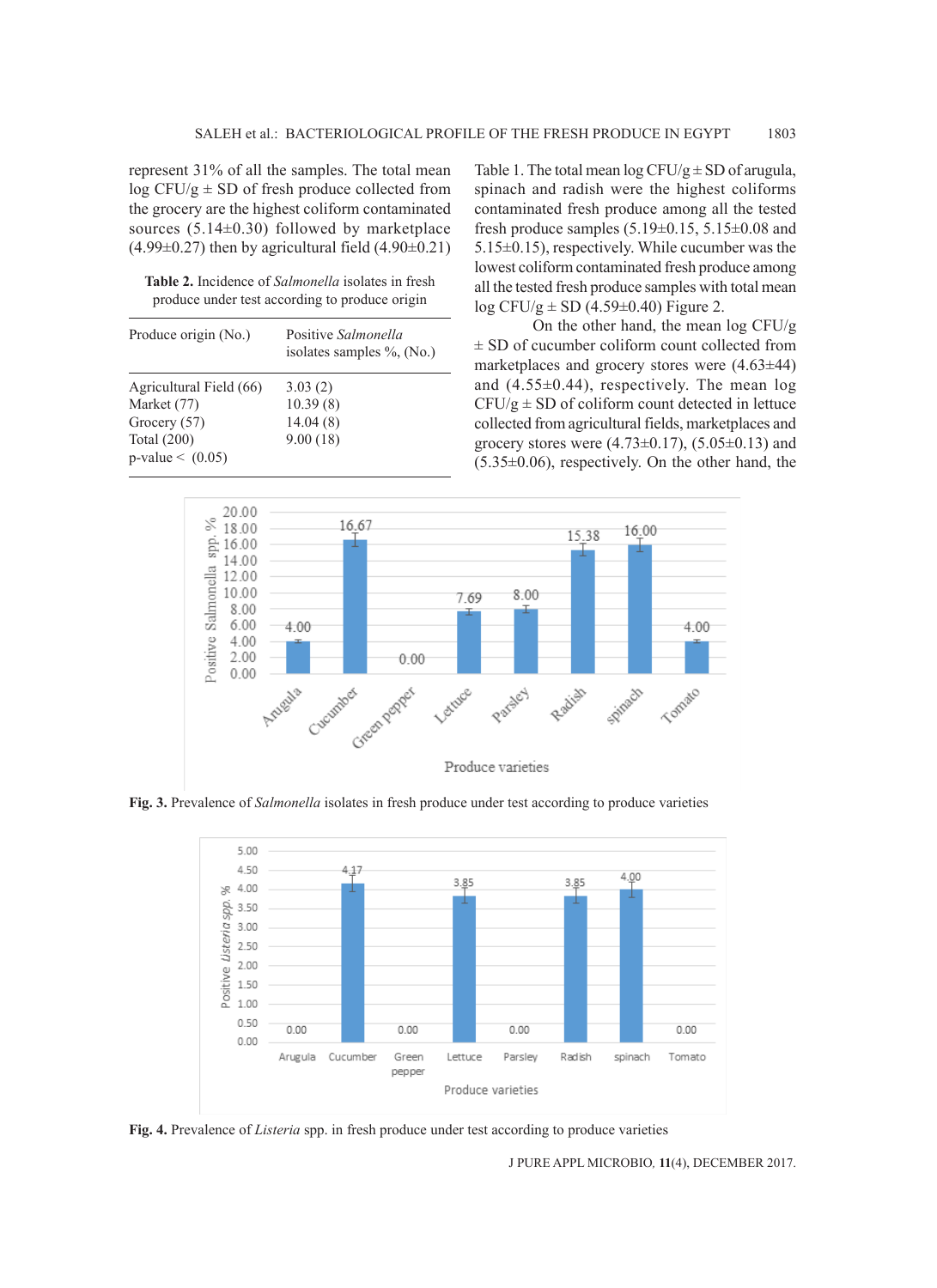mean  $\log$  CFU/g  $\pm$  SD of coliform count detected in parsley collected from agricultural fields, marketplaces and grocery stores were (4.85±0.27),  $(5.06\pm0.25)$  and  $(5.28\pm0.02)$ , respectively. Among all collected fresh produce samples from agricultural fields, arugula showed the highest level of coliform count log CFU/g (5.15) followed by mean log CFU/  $g\pm$  SD of radish (5.01 $\pm$ 0.04) followed by mean log CFU/g± SD of parsley (4.85±0.27) followed by mean  $\log$  CFU/g $\pm$  SD of lettuce (4.73 $\pm$ 0.17). Arugula, spinach and radish reported the highest level of coliform contamination among all the samples collected from marketplaces with mean log CFU/g $\pm$  SD of (5.13 $\pm$ 0.15), (5.11 $\pm$ 0.09) and  $(5.11\pm0.11)$ , respectively, followed by lettuce (5.04±0.13), parsley (5.06±0.25), cucumber  $(4.63\pm0.44)$  and tomato was  $(4.64\pm0.19)$ . Radish, lettuce and arugula reported the highest level of coliform contamination among all the samples collected from grocery places with mean log CFU/  $g\pm$  SD of (5.36 $\pm$ 0.04), (5.35 $\pm$ 0.06) and (5.35 $\pm$ 0.08), respectively followed by parsley  $(5.28 \pm 0.02)$ , spinach  $(5.19\pm0.06)$ , tomato  $(4.89\pm0.01)$  and cucumber that showed  $(4.55 \pm 0.44)$ . Among all the level of coliform contamination, cucumber collected from grocery stores represented the lowest means log CFU/g± SD of (4.55±0.44 SD). The variations in coliform counts within the different types of fresh produce and different sample origin were obvious and statistically significant ( $p<0.05$ ). The coliform count on most of the fresh produce under test ranged from 4 to 6 log CFU/g Figure 2.

Results of the present study were consistent with that reported by Ruiz-Cruz *et al*17 whereas microbial levels in carrot samples, collected from local wholesale market in México, ranged from  $10^4$  to  $10^6$  log CFU/g, but exceeded the recommended coliform levels by WHO and International Commission on Microbiological Specifications for Food standards, ranged from 10 to  $10^2$  log CFU/g<sup>18</sup>. Also, results of the present

**Table 3.** Incidence of *L.monocytogenes* in fresh produce under test according to produce origin

**Table 4.** Incidence of *E.coli* in fresh produce under test according to produce origin

| Produce origin (No.)                | Positive <i>L.monocytogenes</i><br>samples $\%$ , (No.) | Produce origin (No.)                | Positive <i>E.coli</i><br>samples $\%$ , (No.) |
|-------------------------------------|---------------------------------------------------------|-------------------------------------|------------------------------------------------|
| Agricultural Field (66)             | 1.52(1)                                                 | Agricultural Field (66)             | 34.85(23)                                      |
| Market (77)                         | 2.60(2)                                                 | Market (77)                         | 75.00(44)                                      |
| Grocery (57)                        | 1.75(1)                                                 | Grocery $(57)$                      | 57.14 (37)                                     |
| Total $(200)$<br>$p-value < (0.05)$ | 2.0(4)                                                  | Total $(200)$<br>$p-value < (0.05)$ | 52.00(104)                                     |



J PURE APPL MICROBIO*,* **11**(4), DECEMBER 2017. **Fig. 5.** Prevalence of *E.coli* in fresh produce under test according to produce varieties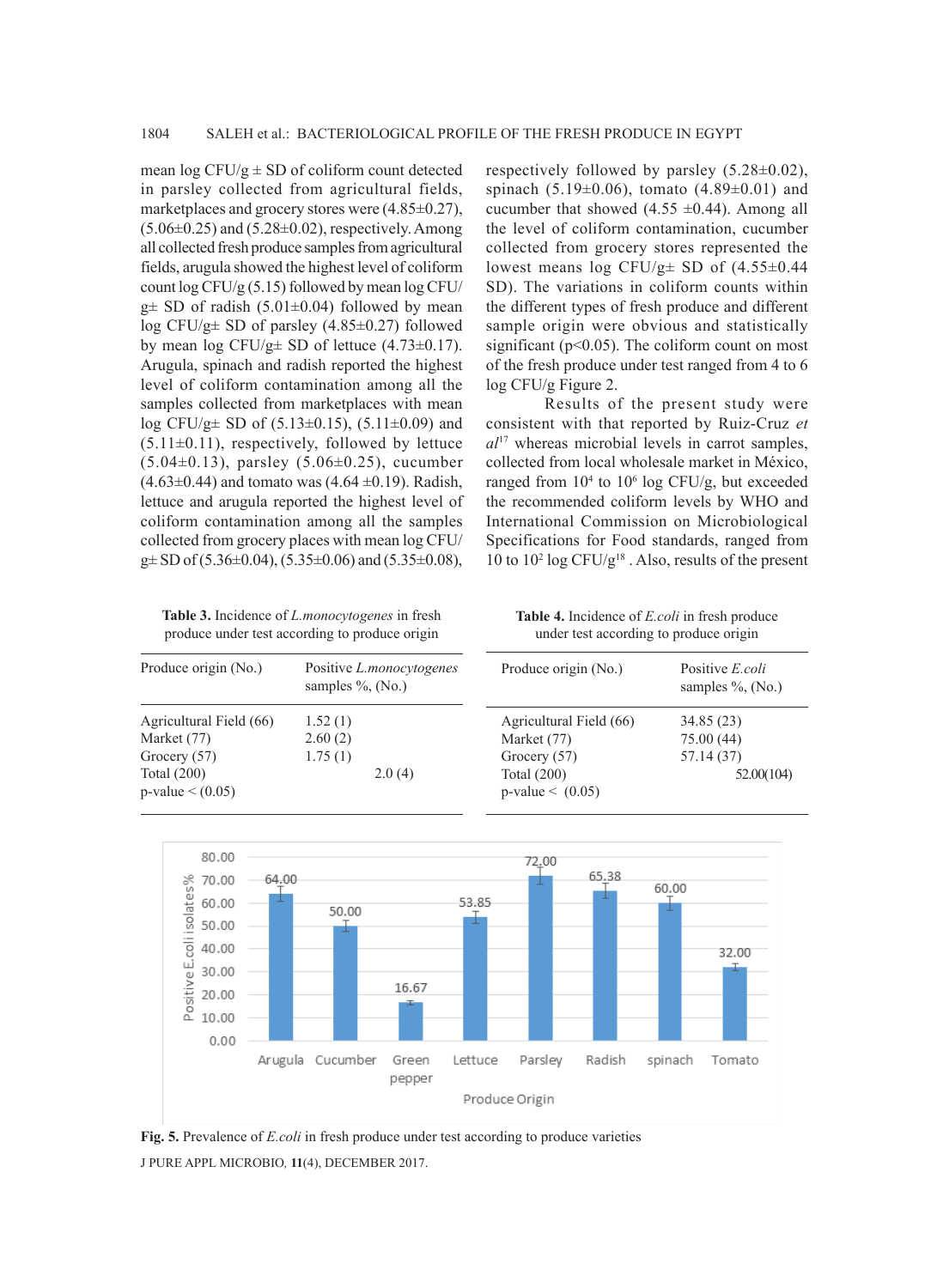study were different than other studies in the southern United States that examined microbial load ranging from 2 to 3 log CFU/g on some tested items of fresh produce namely: arugula, parsley and spinach<sup>9</sup>. The level of total coliforms in the present study was relatively high this might be due to variation in sample type, methods of analysis, type of irrigation water used, habits of farmers and sellers in handling with fresh produce and sampling location. Conditions and measures were taken during pre-harvest, harvest and post-harvest stages might affect the microbial contamination of fruits and vegetables. During post-harvest phase, treatment of fresh produce such as handling, storage, transportation and cleaning, these practices factors might lead to cross-contamination of the product from other agricultural materials or from the workers. In the present study, the total fresh produce originating from agricultural lands were the lowest coliform contaminated with mean log CFU/g $\pm$  SD (4.90 $\pm$ 0.21). However, the level of contamination increase during the post-harvest phase such as handling, transportation, and distribution resulting in an increase in the level of contamination with mean log CFU/g± SD (4.99±0.27) in the marketplaces. Lynette *et al*. reported a significant increase in the fecal coliform load for both root crops and leafy vegetables from farm to market<sup>9</sup>. This level was the highest in grocery places due to long storage period with mean log CFU/g $\pm$  SD (5.14 $\pm$ 0.30). There is a possible explanation for the relatively high total coliform counts in arugula, radish, spinach, lettuces, and parsley. These vegetables are leafy greens with large surface areas and folds. This makes them more susceptible to bacterial contamination and adhesion; and when untreated manure is utilized as soil fertilizers in the farm, it is also easy for their open leaves to contact with irrigation water and soil, thus result in microorganisms transfer on to their leaves<sup>19</sup>.

In the present study, isolated bacteria that were identified by proteomics using MALDI-TOF MS were *S.typhimurium, S.enterica Dublin, S.enterica Anatum, S.enterica Hadar, S.enterica Enterica, S.enterica Diarizonae, S.enterica Gallinarum* and *Listeria monocytogenes*.

In the present study, *Salmonella* isolates were 18 out of 200 that represent 9% of the fresh produce samples collected from the agricultural field, marketplaces and grocery places. The variations in *Salmonella* isolates contamination within the different fresh produce types and with a different origin, were obvious and not statistically significant ( $p>0.05$ ). The cucumber, spinach, and radish were the highest load of *Salmonella*contaminated fresh produce 4 out of 24 samples (16.67%), 4 out of 25 samples (16.0%) and 4 out of 26 samples (15.38%), respectively, followed by parsley, lettuce, arugula and tomato that showed slight *Salmonella* contamination 2 out of 25 samples (8%), 2 out of 26 samples (7. 69%), 1 out of 25 samples (4.0%) and 1 out of 25 samples (4.0%), respectively. However, green pepper was completely free of *Salmonella* contamination (0%) Figure 3.

The fresh produce collected from grocery stores showed high level of *Salmonella* contamination 8 out of 57 samples (14.04%), followed by fresh produce collected from marketplace 8 out of 77 samples (10.39%) and fresh produce collected from agricultural fields that showed a lower *Salmonella* contamination 2 out of 66 samples (3.03%) Table 2.

In the present study, Listeria *monocytogenes* isolates were 4 out of 200 that represents as 4% of the fresh produce samples collected from the agricultural field, marketplaces and grocery stores. The variations in *Listeria monocytogenes* isolates contamination within the different fresh produce types and with a different origin, were obvious and not statistically significant (p>0.05). The cucumber and spinach were the highest load *L.monocytogenes* contaminated fresh produce 1 out of 24 samples (4.17%) and 1 out of 25 samples (4.0%) respectively. Lettuce and radish showed slight *L.monocytogenes* contamination 1 out of 26 samples (3.85%) and 1 out of 26 samples (3.85%), respectively. However, arugula, green pepper, and tomato were completely free from *L.monocytogenes* contamination (0%) Figure 4.

The fresh produce collected from marketplace showed high load of *L.monocytogenes* contamination 2 out of 77 samples (2.6%), followed by fresh produce collected from grocery stores 1 out of 57samples (1.75%) and fresh produce collected from agricultural fields showed a lower *L.monocytogenes* a contamination 1 out of 66 samples (1.52%) Table 3.

In the present study, *E.coli O157:H7* was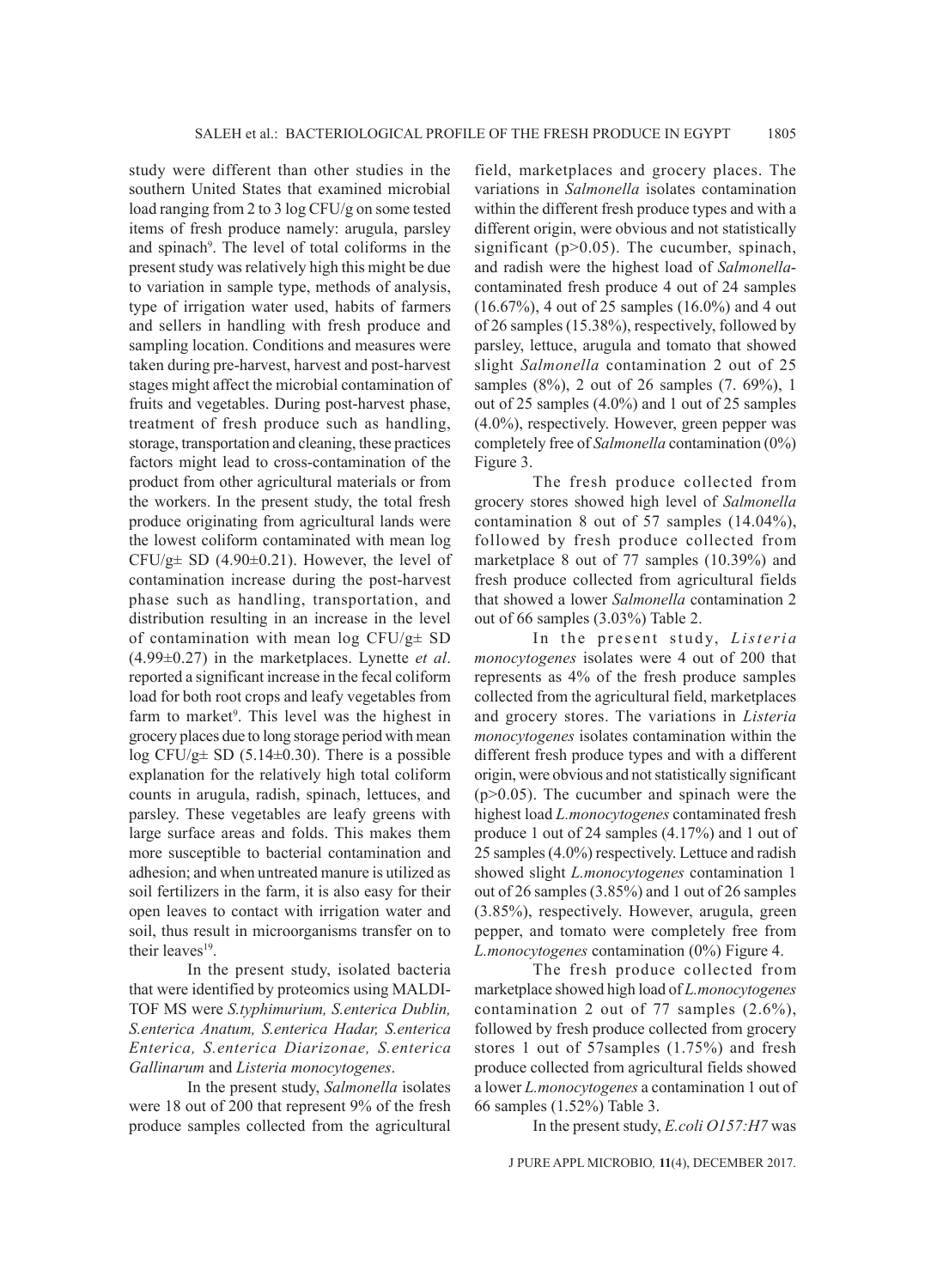not detected in all collected fresh produce samples and this in agreement with a study that tested 106 imported fresh produce samples across Canada<sup>1</sup>, another study surveying 1,183 samples of Ontario grown organic and conventional produce<sup>20</sup> and agree with a separate larger-scale studies surveying 1003 imported and 1028 domestic produce samples in the United States<sup>21</sup>. Within all the studies that surveyed microbial loads in produce, *E.coli O157:H7* was not detected in any the samples despite the incidence of other foodborne pathogens such as *Salmonella*<sup>20</sup>.

In the present study, the variations in *E.coli* contamination within the different fresh produce types and with a different origin were obvious and not statistically significant (p>0.05). Parsley, radish, arugula, and spinach showed high load of *E.coli* fresh produce contamination 18 out of 25 samples (72%), 17 out of 26 samples (65.38%), 16 out of 25 samples (64%) and 15 out 25 samples (60%), respectively, followed by lettuce and cucumber 14 out of 26 sample (53.85%) and 12 out of 24 sample (50%), respectively. Tomato and green pepper showed slight *E.coli* contamination 8 out 25 sample (32%) and 4 out 24 sample (16.67%), respectively, Figure 5.

The fresh produce collected from marketplaces showed high level of *E.coli* contamination 44 out of 77 samples (75%), followed by fresh produce collected from grocery stores 37 out of 57 samples (57.14%) and fresh produce collected from agricultural fields showed lower *E.coli* contamination 23 out of 66 samples (34.85%) Table 4.

On the contrary, Cardenas *et al*<sup>22</sup> reported that a survey in Mexico found that 1.25% of RTE tomato and peppers were positive for *Salmonella.*  Santos *et al*<sup>23</sup> reported that the positive rate for *Salmonella* and *L.monocytogenes* in Portugal was 1.99% and 0.66%, respectively that was lower than the present study. Badosa  $et \t a l^{24}$  reported that 0.74% and 1.48% for *Salmonella* and *L.monocytogenes* contamination, respectively in the tested raw vegetables in Spain. While Froder *et al*25 reported that the leafy salad samples in Brazil showed 3% and 0.6% of *Salmonella* and *L.monocytogenes* contamination respectively. Sait Aykut *et al*<sup>26</sup> showed that the prevalence of contamination by *Salmonella* and *L.monocytogenes* were 14 and 8.5% , respectively on leafy green

vegetables grown around Ankara which higher than the present study. Direct or indirect contact with feces, leakage of sewage, surface water, and untreated irrigation affect greatly the quality of fresh produce contamination by *S.enterica*27. The absence of *L.monocytoogenes* in some vegetables can also be explained by an antibacterial effect of some components of vegetables<sup>28</sup>. Furthermore, the background flora present on the produce might have an inhibitory effect on *L.monocytogenes.* Soriano *et al*<sup>29</sup>, reported that the prevalence of *E.coli* of ready-to-use lettuce served at university restaurants in Brazil was 25%. The percentage of *E.coli*-positive samples found in a survey of conventionally grown fresh vegetables in Japan including cabbage, lettuce, onions, spinach, and celery was 2%30. However, in the present study, *E.coli* was found in 52% fresh produce. For decades, *E.coli* has been used as the reference indicator for fecal contamination, and a number of surveys have reported its isolation from fresh fruits and vegetables<sup>31</sup>. The quality of water used for irrigation can be a significant source of pathogenic contamination and plays an instrumental role in all stages from pre-harvest, to harvest, to post-harvest, to being sold in retail markets or served in food service establishments<sup>13</sup>. In Egypt, some farmers after harvest and sellers during the selling process were used to wash fresh produce with contaminated water to remove soil debris and this could infect vegetables with pathogenic bacteria such as *Salmonella* and this might occur in Beheira Governorate due to unhygienic practices of water and sewage water leakage. Cross contamination could be a good contaminated source for fresh produce with fecal or human pathogens and this contamination could result through handling by farmers and sellers that may introduce contamination to post-harvest produce through the distribution stages. There are many poultry farms in Beheira Governorate that could spread Salmonella through the agricultural field by manure resulted from these farms. *Salmonella sp*. is widely dispersed in nature. Poultry and other meat products, eggs and dairy products, are the most commonly implicated sources of outbreaks involving *Salmonella*32, however, fresh produce has also been implicated as the source of major outbreaks, particularly in recent times<sup>33</sup>.

In the recent years, the occurrence of multi-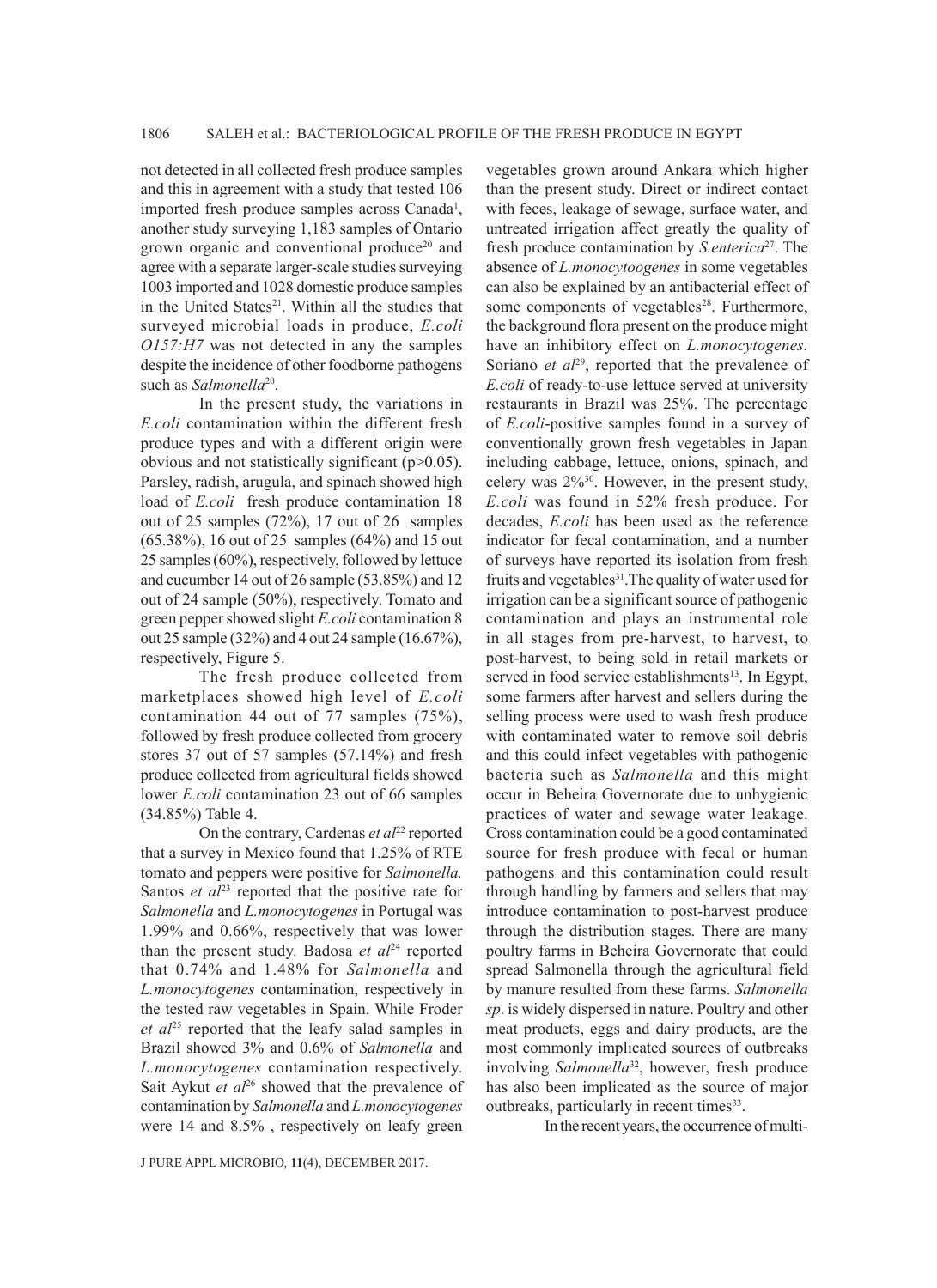drug resistance in pathogenic and opportunistic bacteria has been increasingly recognized<sup>34</sup>. However, ²-lactamases continues to be the leading cause of resistance to ²-lactam antibiotics in Gram-negative bacteria<sup>35</sup>. In the present study, *Salmonella* isolates showed resistance to cephradine (CE-30µg), oxytetracycline (OT- $30\mu$ g) and amoxicillin (AMC-10 $\mu$ g). As long as, 12 out of 13 (92.3%) isolates were considered as resistant to chloramphenicol (C-30µg) and 1 out of 13 (7.3%) isolates were considered as resistant to pefloxacin (PEF-5µg). On the other hand, all of them showed sensitivity to amoxicillin / clavulanic acid (AMC,  $20/10$ ), streptomycin (S-10 $\mu$ g) and enrofloxacin (ENR-5µg. It was noticed that all the isolated *Salmonellae* were ESBL positive. In the present study, the isolates were resistant to cephradine, oxytetracycline, and amoxicillin. As long as, 12 out of 13 (92.3%) isolates were considered as resistant to chloramphenicol and 1 out of 13 (7.3%) isolates were considered as resistant to pefloxacin. This might be due to indiscriminate use of these antibiotics which are always resorted to for medication in the treatment of *Salmonella* infections especially in developing countries like Egypt. Pui et al.,<sup>36</sup> reported that *Salmonella* strains resistant to one or more antibiotics have increased in worldwide. This scenario has always been linked to the increased and uncontrolled use as well as easy accessibility to antibiotics in many countries of the world<sup>37</sup>. In Enterobacteriaceae, resistance to cephalosporins is generally attributed to the production of large spectrum beta-lactamases such as ESBL and AmpC beta-lactamase<sup>38</sup>. In the present study, ESBL production was detected in 100% (13/13) of the *Salmonella* isolates. The antimicrobial resistance patterns of *L.monocytogenes* isolates under test were investigated. It was revealed that, 4 (100%) of *L.monocytogenes* isolates, showed sensitivity to cephradine (CE-30 µg), oxytetracycline (OT-30 µg), chloramphenicol (C-30 µg), amoxicillin / clavulanic acid (AMC,20/10), streptomycin (S-10 µg), amoxicillin (AMC-10 µg), pefloxacin (PEF-5 µg) and enrofloxacin (ENR-5 µg). These results provide useful information on antibiotic resistance of *L.monocytogenes* strains isolated from foods, and can potentially be used to develop antibiotic treatments to guard against the hazards associated

with *L.monocytogenes* in ready-to-eat vegetables and other food products.

### **CONCLUSION**

The present study showed that the prevalence of *Salmonella* was high in fresh produces especially those from grocery stores origin. In addition, acidified products may limit microbial growth or survival, and the extent of this survival depends on the types of microorganisms harbored in the food, the amount of acid and the storage temperature. MALDI TOF spectrometry is high significant protein-based bacterial identification.

### **REFERENCES**

- 1. Allen, K.J., *et al*., Microbiological survey of imported produce available at retail across Canada. *Int J Food Microbiol,* 2013. **162**(2): p. 135-42.
- 2. Barth, M., *et al*., Microbiological spoilage of fruits and vegetables, in Compendium of the microbiological spoilage of foods and beverages. 2009, *Springer.* p. 135-183.
- 3. Olaimat, A.N. and R.A. Holley, Factors influencing the microbial safety of fresh produce: a review. *Food microbiology,* 2012. **32**(1): p. 1-19.
- 4. James, J.B., T. Ngarmsak, and R. Rolle, Processing of fresh-cut tropical fruits and vegetables: A technical guide. RAP Publication (FAO) eng no. 2010/16, 2010.
- 5. Amoah, P., *et al*., Irrigated urban vegetable production in Ghana: microbiological contamination in farms and markets and associated consumer risk groups. *Journal of water and health,* 2007. **5**(3): p. 455-466.
- 6. Lynch, M.F., R.V. Tauxe, and C.W. Hedberg, The growing burden of foodborne outbreaks due to contaminated fresh produce: risks and opportunities. *Epidemiology & Infection,* 2009. **137**(3): p. 307-315.
- 7. Calvin, L., Outbreak linked to spinach forces reassessment of food safety practices. *Amber Waves,* 2007. **5**(3): p. 24.
- 8. Khatib, A. and G. Khawaja, Shiga toxinproducing E. coli (STEC) associated with lebanese fresh produce. *International Journal of Current Microbiology and Applied Sciences,*  2015. **4**(2): p. 481-496.
- 9. Johnston, L.M., *et al*., A field study of the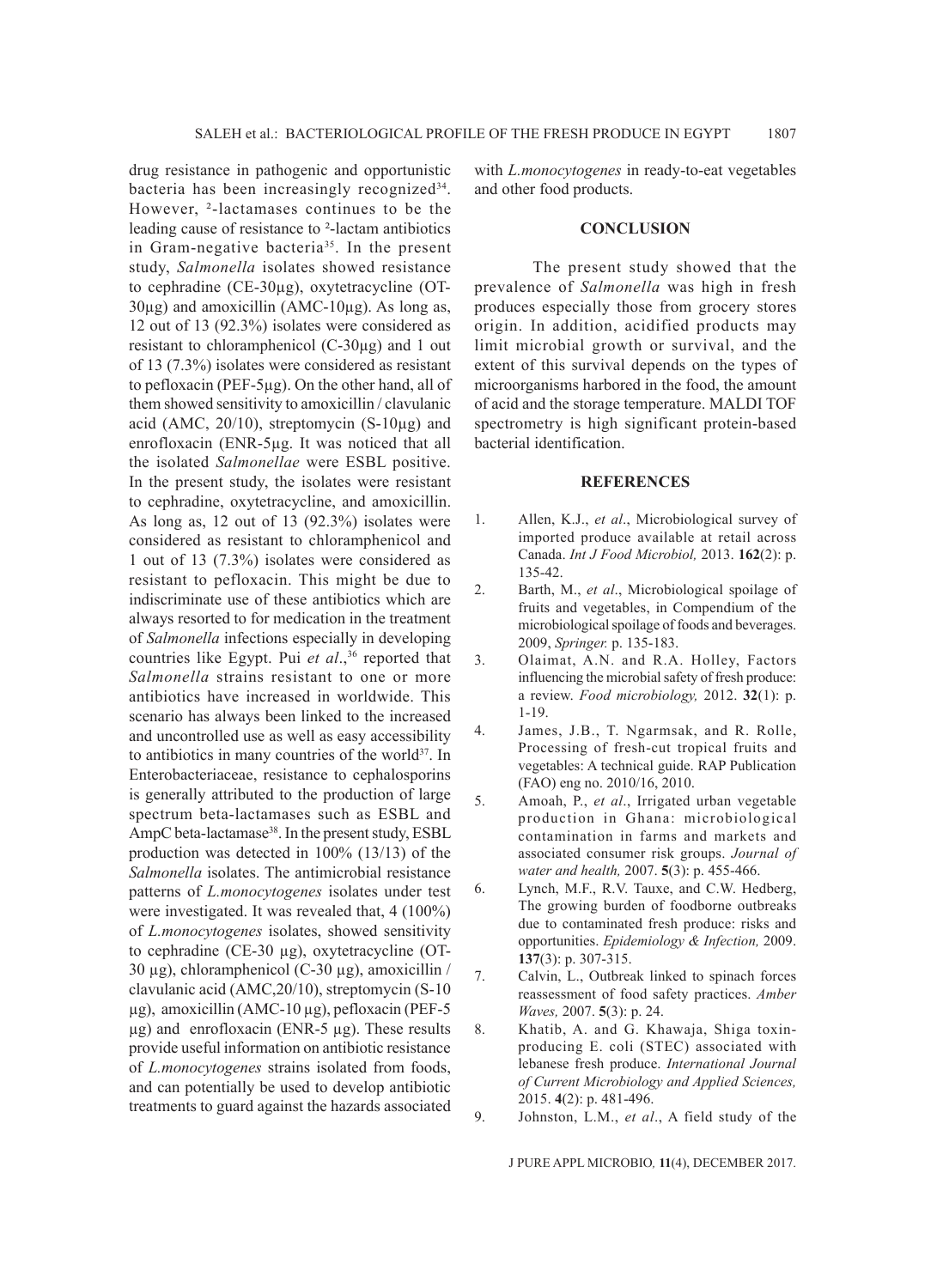microbiological quality of fresh produce. *Journal of food protection,* 2005. **68**(9): p. 1840-1847.

- 10. No, I.S., 4832 (2006) Microbiology of food and animal feeding stuffs—horizontal method for the enumeration of coliforms—colonycount technique. International Organization for Standardization, Geneva, 2006.
- 11. Puniya, A.K. and S. Vij, Practical Manual on Food and Industrial Microbiology. 2010, NDRI, KARNAL.
- 12. ISO, E., 16654: 2001-Microbiology of food and animal feeding stuffs. Horizontal method for the detection of Escherichia coli O157. International Organization for Standardization, 2001.
- 13. Hanjra, M.A., *et al*., Wastewater irrigation and environmental health: implications for water governance and public policy. *International journal of hygiene and environmental health*, 2012. **215**(3): p. 255-269.
- 14. Carbonnelle, E., *et al*., MALDI-TOF mass spectrometry tools for bacterial identification in clinical microbiology laboratory. *Clinical biochemistry,* 2011. **44**(1): p. 104-109.
- 15. Jorgensen, J.H., *et al*., New consensus guidelines from the Clinical and Laboratory Standards Institute for antimicrobial susceptibility testing of infrequently isolated or fastidious bacteria. *Clinical infectious diseases,* 2007. **44**(2): p. 280- 286.
- 16. Drieux, L., *et al*., Phenotypic detection of extended spectrum â lactamase production in Enterobacteriaceae: review and bench guide. *Clinical Microbiology and Infection,* 2008. **14**(s1): p. 90-103.
- 17. Ruiz-Cruz, S., *et al*., Efficacy of sanitizers in reducing Escherichia coli O157: H7, Salmonella spp. and Listeria monocytogenes populations on fresh-cut carrots. *Food Control,* 2007. **18**(11): p. 1383-1390.
- 18. Foods, I.C.o.M.S.f., Microbial Ecology of Food Commodities. Vol. 6. 1998: Blackie Academic & Professional.
- 19. Aycicek, H., U. Oguz, and K. Karci, Determination of total aerobic and indicator bacteria on some raw eaten vegetables from wholesalers in Ankara, Turkey. *International Journal of Hygiene and Environmental Health,* 2006. **209**(2): p. 197-201.
- 20. Arthur, L., *et al*., Microbial survey of selected Ontario-grown fresh fruits and vegetables. *Journal of food protection,* 2007. **70**(12): p. 2864-2867.
- 21. León, J.S., L.A. Jaykus, and C.L. Moe, Food safety issues and the microbiology of fruits and vegetables. *Microbiologically safe foods,* 2009: p. 255-281.
- 22. Control, C.f.D. and Prevention, Update on multi-

J PURE APPL MICROBIO*,* **11**(4), DECEMBER 2017.

state outbreak of E. coli O157: H7 infections from fresh spinach, October 6, 2006. Retrieved November, 2006. **20**: p. 2006.

- 23. Santos, M., *et al*., Evaluation of minimally processed salads commercialized in Portugal*. Food Control,* 2012. **23**(1): p. 275-281.
- 24. Badosa, E., *et al*., Microbiological quality of fresh fruit and vegetable products in Catalonia (Spain) using normalised plate counting methods and real time polymerase chain reaction (QPCR). *Journal of the Science of Food and Agriculture,* 2008. **88**(4): p. 605-611.
- 25. FROeDER, H., *et al*., Minimally processed vegetable salads: microbial quality evaluation. *Journal of food protection,* 2007. **70**(5): p. 1277- 1280.
- 26. Aytac, S.A., *et al*., Evaluation of Salmonella and Listeria monocytogenes contamination on leafy green vegetables. *J Food Agric Environ,* 2010. **8**: p. 275-279.
- 27. Takeuchi, K., *et al*., Comparison of the attachment of Escherichia coli O157: H7, Listeria monocytogenes, Salmonella Typhimurium, and Pseudomonas fluorescens to lettuce leaves. *Journal of food protection,* 2000. **63**(10): p. 1433-1437.
- 28. Nguyen the, C. and B.M. Lund, An investigation of the antibacterial effect of carrot on Listeria monocytogenes. *Journal of Applied Microbiology,* 1992. **73**(1): p. 23-30.
- 29. Soriano, J., *et al*., Assessment of the microbiological quality and wash treatments of lettuce served in University restaurants. *International Journal of Food Microbiology,*  2000. **58**(1): p. 123-128.
- 30. Kaneko, K.-I., *et al*., Bacterial contamination of ready-to-eat foods and fresh products in retail shops and food factories. *Journal of food protection,* 1999. **62**(6): p. 644-649.
- 31. Jay, J., Modern food microbiology. Maryland. 2000, Aspen Publishers, Inc.
- 32. Lund, B., T.C. Baird-Parker, and G.W. Gould, Microbiological safety and quality of food. Vol. 1. 2000: Springer Science & Business Media.
- 33. Fung, J., *et al*., Microbiological quality of urban-vended salad and its association with gastrointestinal diseases in Kumasi, Ghana. International Journal of Food Safety, *Nutrition and Public Health,* 2011. **4**(2-4): p. 152-166.
- 34. Jones, M.E., *et al*., Emerging resistance among bacterial pathogens in the intensive care unit–a European and North American Surveillance study (2000–2002). *Annals of Clinical Microbiology and Antimicrobials,* 2004. **3**(1): p. 14.
- 35. Bradford, P.A., Extended-spectrum â-lactamases in the 21st century: characterization,